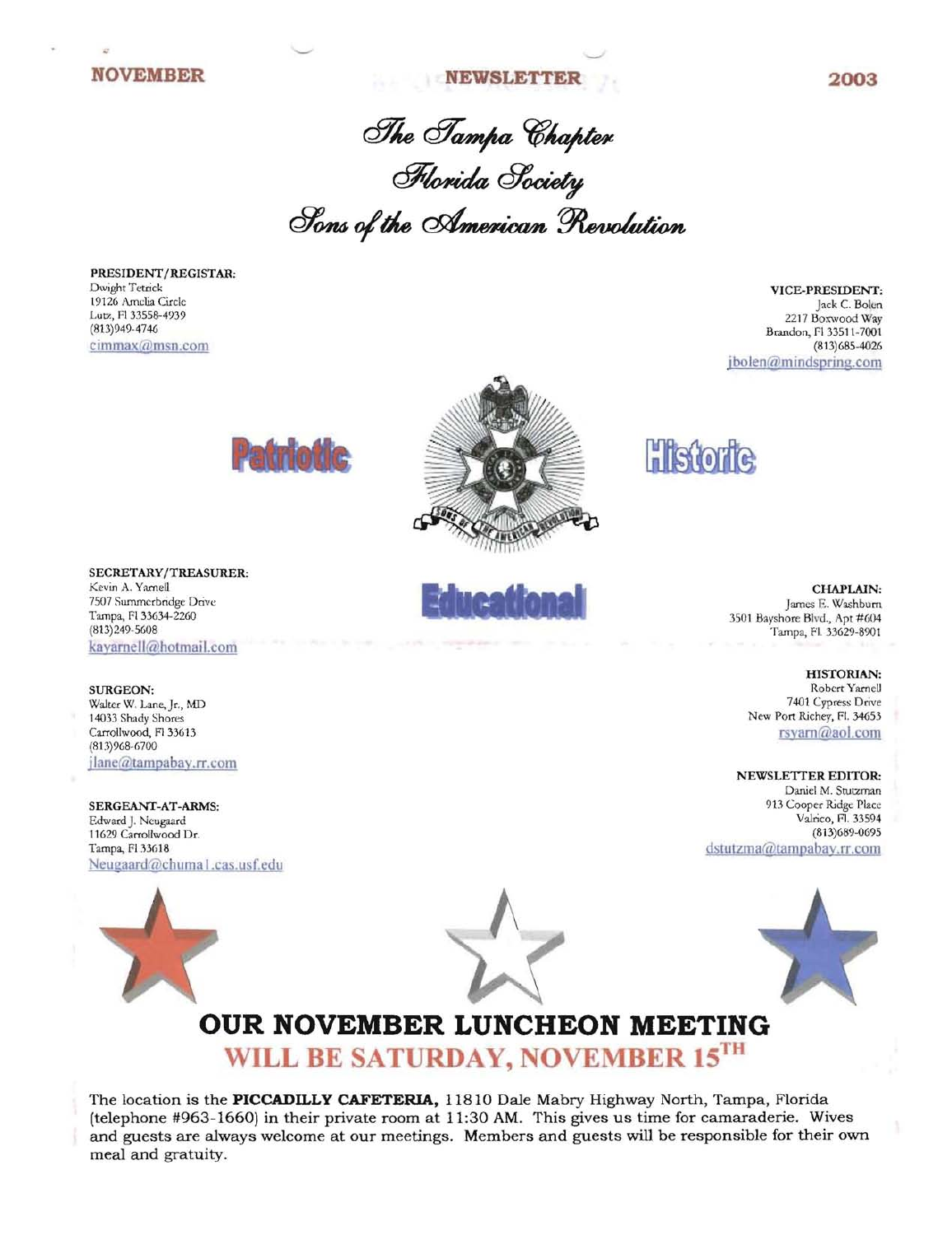## **NOVEMBER PROGRAM**

유 - 1위 경우 1회

### Gentlemen:

Officer Jonathan Touchton will be the recipient of the Law Enforcement Commendation Medal. He has been with the Tampa Police Department since 1990 and since that time has been constantly recognized as a hard-working, aggressive, intelligent policeman. He has been recognized many times by both citizens and his fellow officers for his efforts in the field of law enforcement.

He was instrumental in developing a plan to combat prostitution by entering into agreements with business owners along the Nebraska corridor giving Police Officers the power to act as agents of the owners. This agreement lets officers who encounter prostitutes who are on the property of these businesses to either arrest them or issue trespass warnings. This program has been very successful, and has led to a decrease in the level of visible prostitution.

This past year he made almost two hundred arrests and took six handguns off the streets. He is currently assisting in a new program that will assist officers in becoming aware of persons in their assigned areas who are on probation for various offenses, including sexual predators. By doing so, officers will have more knowledge of the prople in their area who are likely to reoffend, saving precious time when investigating future offenses.

# **RAIGHTAN**

### **Minutes of the October 18, 2003 meeting of the Tampa Chapter** 8AR

President Tetrick called the meeting to order at 11 :57. Jim Washburn offered the invocation. President Tetrick led the pledge to the flag and the pledge to the SAR.

Members present: Claude Ritchie, Jim Washburn, Dwight Tetrick, Dan Stutzman, Walter Lane, Marty Miller, Rod Stebbins, Richard Hardesty, and Barry Rich.

Welcome guests: Fimi Ritchie, Thierry De Seguins-Cohorn, Don Middleton, Randy Stebbins, Jodi Stebbins, Justin Stebbins and his friend Brittany, and Ricky Stebbins.

The president recognized the guests.

The SAR membership approved the minutes of the September meeting as distributed.

There was no Treasurers report as Kevin Yamell was attending the State Meeting.

President Tetrick reported two new applicants, Jim Skillman and Stewart Bailey.

There was a discussion concerning the Chapter's efforts to plant a "Freedom Tree". Rod Stebbins offered to buy the tree and there was suggestion as to where it would be noticed by a mulitude of people. It was mentioned that a plaque, at a cost of \$250, could be placed by the tree. President Tetrick advised that National would reimburse the cost. President Tetrick and Rod Stebbins will continue to investigate the location for the tree.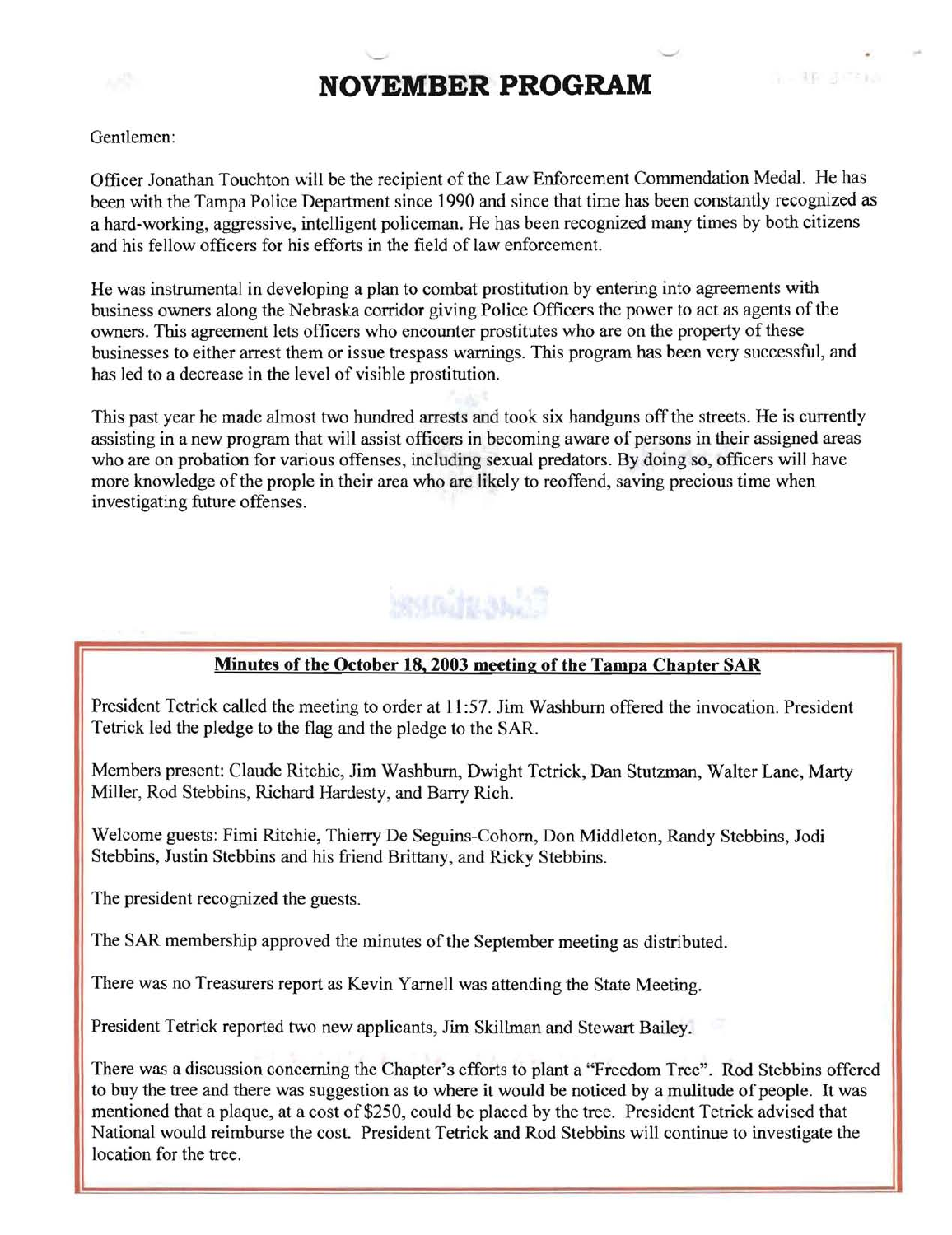President Tetrick wants to have the Chapter Yearbook started again. Rod Stebbins offered to take on this responsibility.

Rod Stebbins gave a brief overview of the Chapter Website. He explained the many uses of the site and the fact that it is free to the Chapter. Its primary purpose is to get our name out to the community and thus increase membership. He will update the member's Jist after the membership list is completed for 2004.

Don Middleton and Randy Stebbins were sworn in.

-

President Tetrick stated that Chapter's Board of Governors would remain the same. They are President Dwight Tetrick, Vice President Jack Bolen, SecretarylTreasurer Kevin Yarnell, Chaplain James Washburn, Surgeon Walter Lane, Historian Robert Yarnell, Sergeant at Arms Edward Neugaard, and Newsletter Editor Daniel Stutzman.

There being no other business the meeting recessed for lunch.

Rod Stebbins gave a talk on his interest in genealogy. He recanted how he became interested in the study of his family history and how he formed the Stebbins Ancestral Society. This organization has grown to include a database of 111300 names.

President Tetrick then presented Mr. Stebbins a Certificate of Appreciation for both the talk and his efforts on the Chapter website.

Claude G. Richie, Jr. won the *50/50* and donated his share to the chapter. \$17.00 was thus added to the treasury.

President Tetrick led the recessional and Jim Washburn gave the benediction. The meeting adjourned at 2:01.

Respectfully submitted,

Daniel Stutzman Newsletter Editor

## **November in the Revolution**

**November 13, 1775** Montgomery captures Montreal for the Americans.

..,.,

**November 2, 1776** The Continental Army spent 6 weeks encamped at Whitemarsh. From this point, General Washington was able to protect the supply cities of the West and monitor the British, who were occupying Philadelphia.

**November 16, 1776** The British capture Fort Washington in New York and Fort Lee in New Jersey.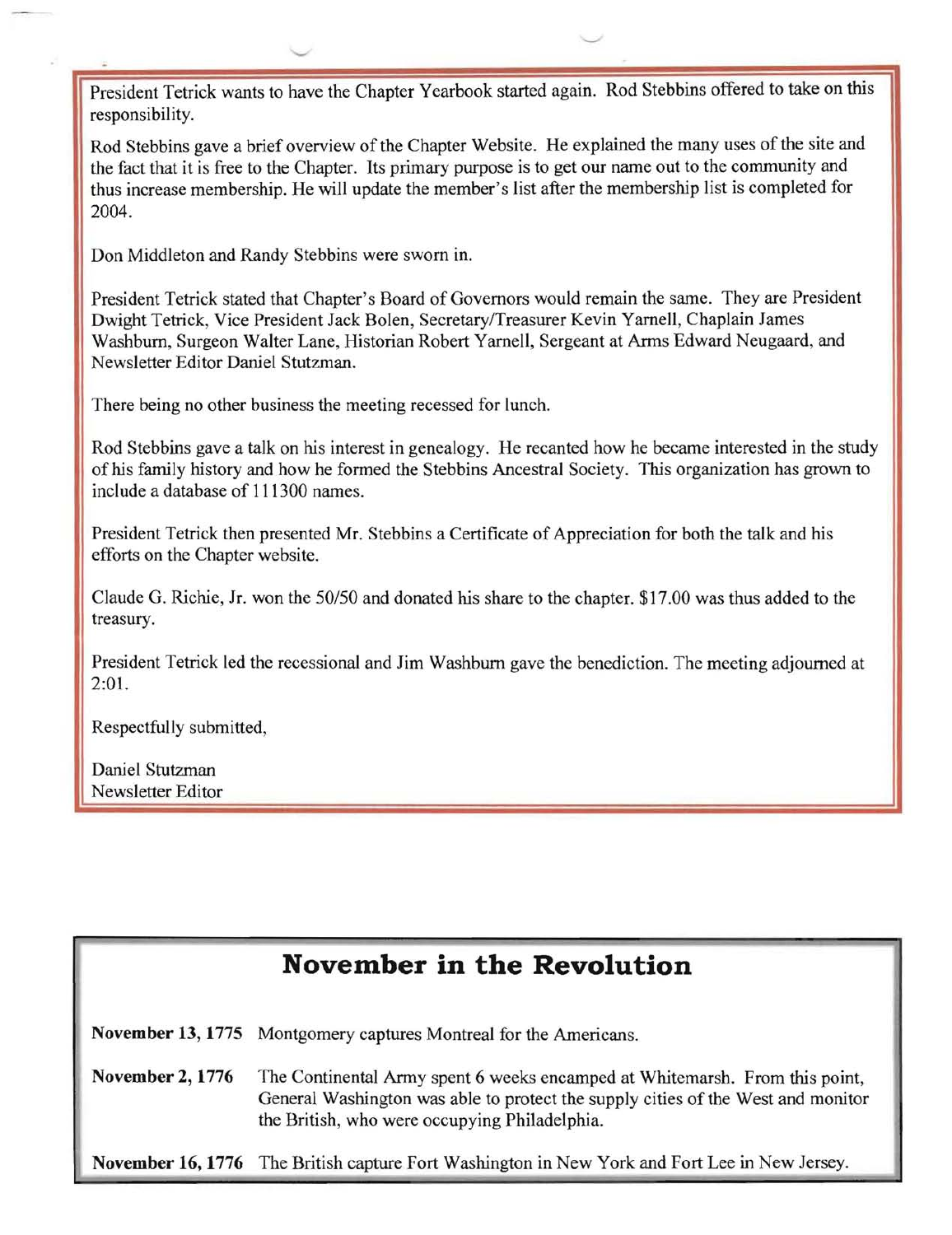November 16,1777 The British begin the Siege of Fort Mifflin. Fort Mifflin was located on the Delaware River and was one of a series of forts built by the Continental Army. These forts were a problem for General Howe, who at this time was occupying Philadelphia. Howe was having problems in bring supplies and food into the city. Fort Mifflin became the focal point of his attack. It took three weeks of intense bombardment before the Fort Mifflin fell to the British.

November 30, 1782 British sign the Articles of Peace.

-

November 25, 1783 British troops leave New York.